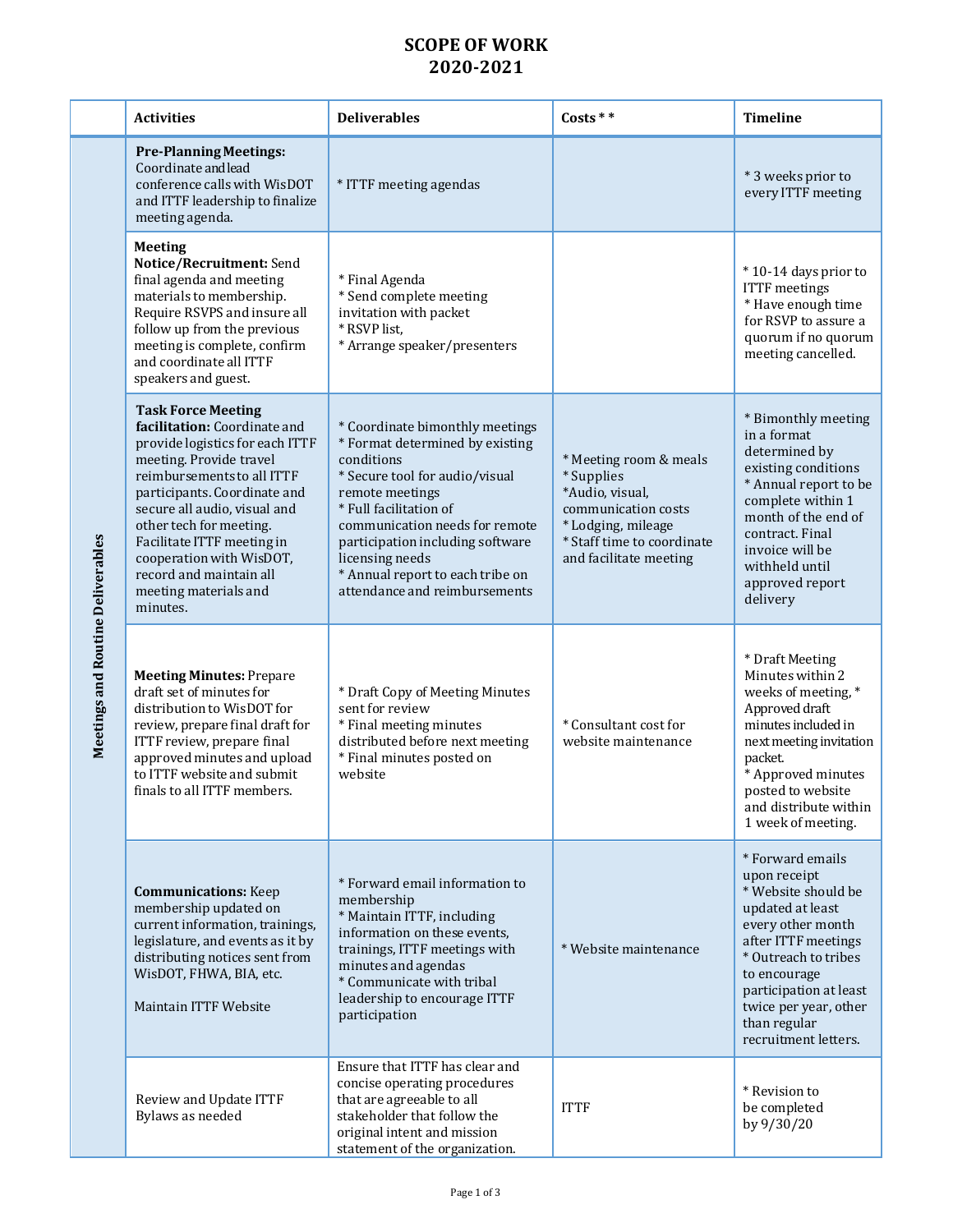## **SCOPE OF WORK 2020-2021**

|                                       | Provide an annual report of<br>accomplishments and evaluate<br>agreement annually                                                                                                                                                                                                                                                                                                                      | Review the WisDOT FHWA<br>Tribal Partnership annual and<br>report to Tribal Leadership<br>regularly                                                                                                                                                                                                                                             | <b>ITTF Coordinator, Tribal</b><br>Liaisons, Tribal<br>Governments, GLITC | Ongoing                                                                                                                                                                                                                                                     |
|---------------------------------------|--------------------------------------------------------------------------------------------------------------------------------------------------------------------------------------------------------------------------------------------------------------------------------------------------------------------------------------------------------------------------------------------------------|-------------------------------------------------------------------------------------------------------------------------------------------------------------------------------------------------------------------------------------------------------------------------------------------------------------------------------------------------|---------------------------------------------------------------------------|-------------------------------------------------------------------------------------------------------------------------------------------------------------------------------------------------------------------------------------------------------------|
|                                       | Promote and encourage<br>participation in ITTF events,<br>conferences, activities and<br>public service announcements<br>or initiatives                                                                                                                                                                                                                                                                | * Distribute notices of upcoming<br>meetings or events. Follow up<br>with individual Tribes as needed                                                                                                                                                                                                                                           |                                                                           |                                                                                                                                                                                                                                                             |
| Task Force Membership and Recruitment | <b>Tribal Task Force</b><br><b>Appointments: Maintain</b><br>adequate records of tribal<br>appointments, recruitment of<br>membership for tribes not<br>participating, provide<br>background to tribal task force<br>members on ITTF, create<br>introductory materials for<br>ITTF members,<br>accomplishments and<br>attendance results included in<br>annual report and sent to tribal<br>leadership | * Send appointment and<br>recruitment letters<br>* Send attendance reports to each<br>tribe at the end of CY<br>* Create ITTF binder with<br>handouts to serve as<br>introductory materials for new<br>ITTF members, include<br>background, mission, bylaws,<br>etc<br>* Record and tabulate<br>attendance, send report to<br>tribal leadership | * Supplies                                                                | * Letters for<br>recruitment sent<br>after 3 missed<br>meetings or<br>immediately<br>following a<br>vacated position<br>* ITTF binder to<br>be delivered<br>within this<br>contract year<br>* Attendance<br>reports sent to all<br>tribes by<br>December 15 |
|                                       | <b>GLITC Participation and</b><br><b>Reports: Prepare GLITC</b><br>written report to be sent to<br>GLITC and/or for ITTF<br>president to deliver at each<br>quarterly GLITC meeting                                                                                                                                                                                                                    | * Prepare draft and final report<br>for WisDOT and ITTF Chair<br>* Submit report to GLITC before<br>their meeting or work with ITTF<br>Chair to prepare for in-person<br>report if requested by GLITC                                                                                                                                           | * Supplies                                                                | * Prepared for<br>completion at<br>least 2 weeks<br>prior to quarterly<br><b>GLITC</b> meeting                                                                                                                                                              |
| Subcommittee<br><b>Meetings</b>       | <b>Create Subcommittees as</b><br>needed for events and<br>training planning                                                                                                                                                                                                                                                                                                                           | * Recruit members<br>* Same meeting requirements as<br>regular ITTF meetings                                                                                                                                                                                                                                                                    |                                                                           | * Same timelines as<br>regular ITTF<br>meeting<br>* Membership<br>to determine<br>deadlines as<br>part of<br>direction                                                                                                                                      |